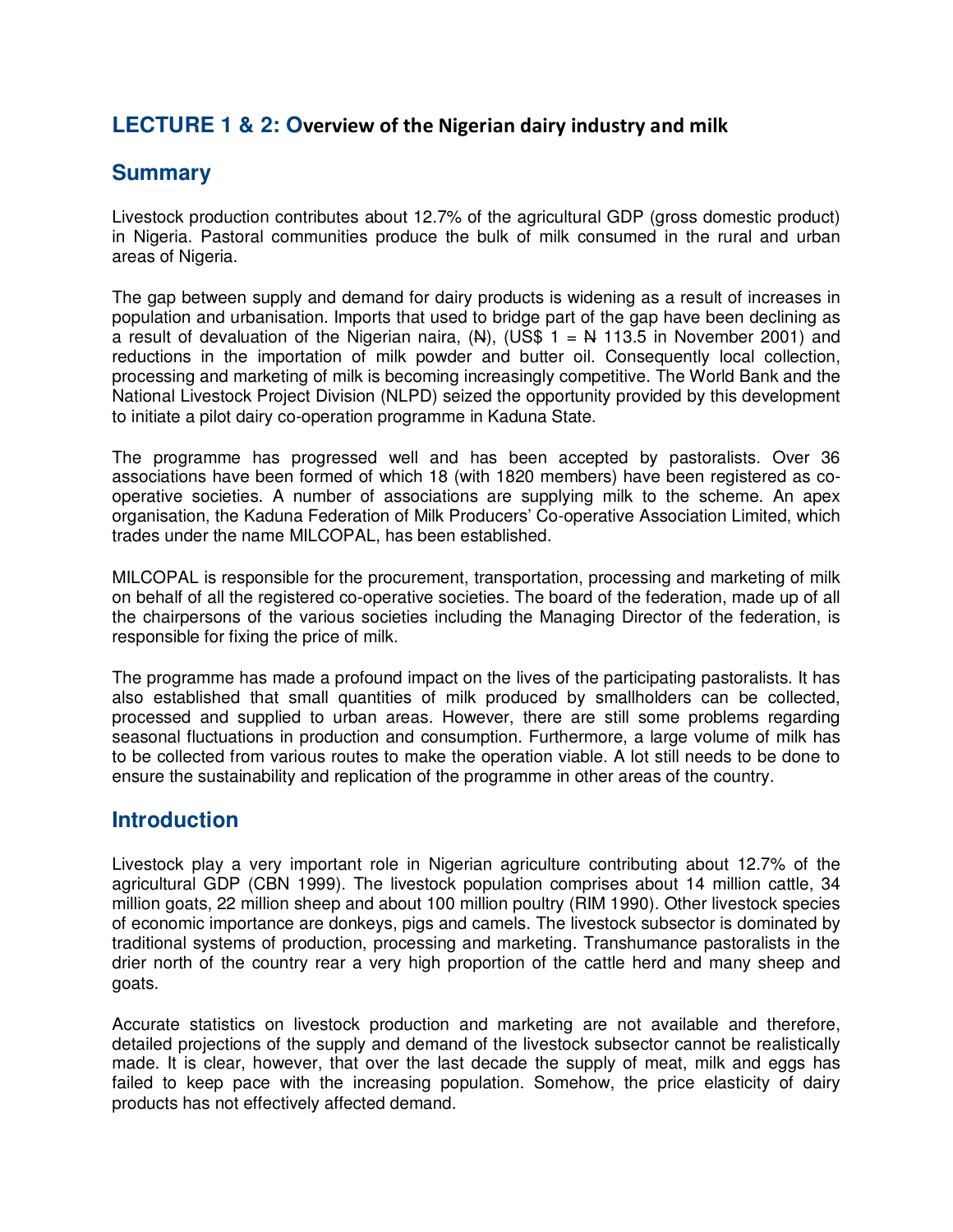The supply of animal products has been declining over the past two decades, while demand has been increasing, as a result of increases in population and urbanisation. Consequently, Nigeria has remained a net importer of livestock and livestock products. Restrictions placed on imports of animal products and foodstuffs in the 1980s coupled with the introduction of the Structural Adjustment Programme (SAP), which saw a massive devaluation of the Nigerian currency, initially reduced the importation of meat and dairy products. However, during the period 1995 to 1999, expenditure on the importation of food and live animals has tended to increase (Table 1).

|  |  |  | <b>Table 1.</b> Importation of food and live animals (Nigerian naira $(A) \times 10^{\circ}$ ). |  |
|--|--|--|-------------------------------------------------------------------------------------------------|--|
|--|--|--|-------------------------------------------------------------------------------------------------|--|

| Item                           | 995 | 1996     | 1997      | 1998                  | 1999                  |
|--------------------------------|-----|----------|-----------|-----------------------|-----------------------|
| Food and live animals 88,349.9 |     | 75,954.6 | 100,640.3 | $\parallel$ 102,165.1 | $\parallel$ 103,489.9 |

Source: CBN (1999).

Recent statistics on the importation of dairy products in Nigeria are not easy to come by. However, devaluation of the local currency has significantly reduced the importation of milk powder and butter oil on which the local dairy plants depended. The large number of closed dairy plants throughout the country provides evidence of this problem (CBN 1999).

## **Dairy development in Nigeria**

The various activities of the Nigerian dairy industry (viz. milk production, importation, processing, marketing and consumption) have been going on in the country for over 60 years. These activities are, however, unorganised except for the relatively few processing firms that produce and market reconstituted milk products from imported powdered milk. Despite the unorganised nature of the industry, the dairy industry represents an important component of the agricultural sector of the economy with great economic, nutritional and social implications (Olaloku 1976).

The industry provides a means of livelihood for a significant proportion of rural pastoral families in the subhumid and semi-arid ecological zones of Nigeria. According to FAO (1988), an estimated 183 thousand rural households derived some income from the dairy industry in 1986. The industry, through commercial dairy processing plants and marketing segments, provides employment and value. Currently, however, very few of the 63 known processing plants are operating. Those that are still functioning operate at less than 20% of capacity. At present, the market has been taken over by 'cottage' outfits that process and market yoghurt in urban areas. Most of these use milk powder to produce yoghurt.

Improvement of the living standard of Nigerians has been the major focus of various national development plans (first in 1962/68 and the fourth in 1981/85 ). Consequently, the dairy industry, through which better nutrition can be provided to the citizens, was given adequate attention in these development plans. In some selected areas, the government established dairy farms with local and imported breeds of cattle. In addition, milk collection centres including mobile collection points were established.

## **Milk collection schemes**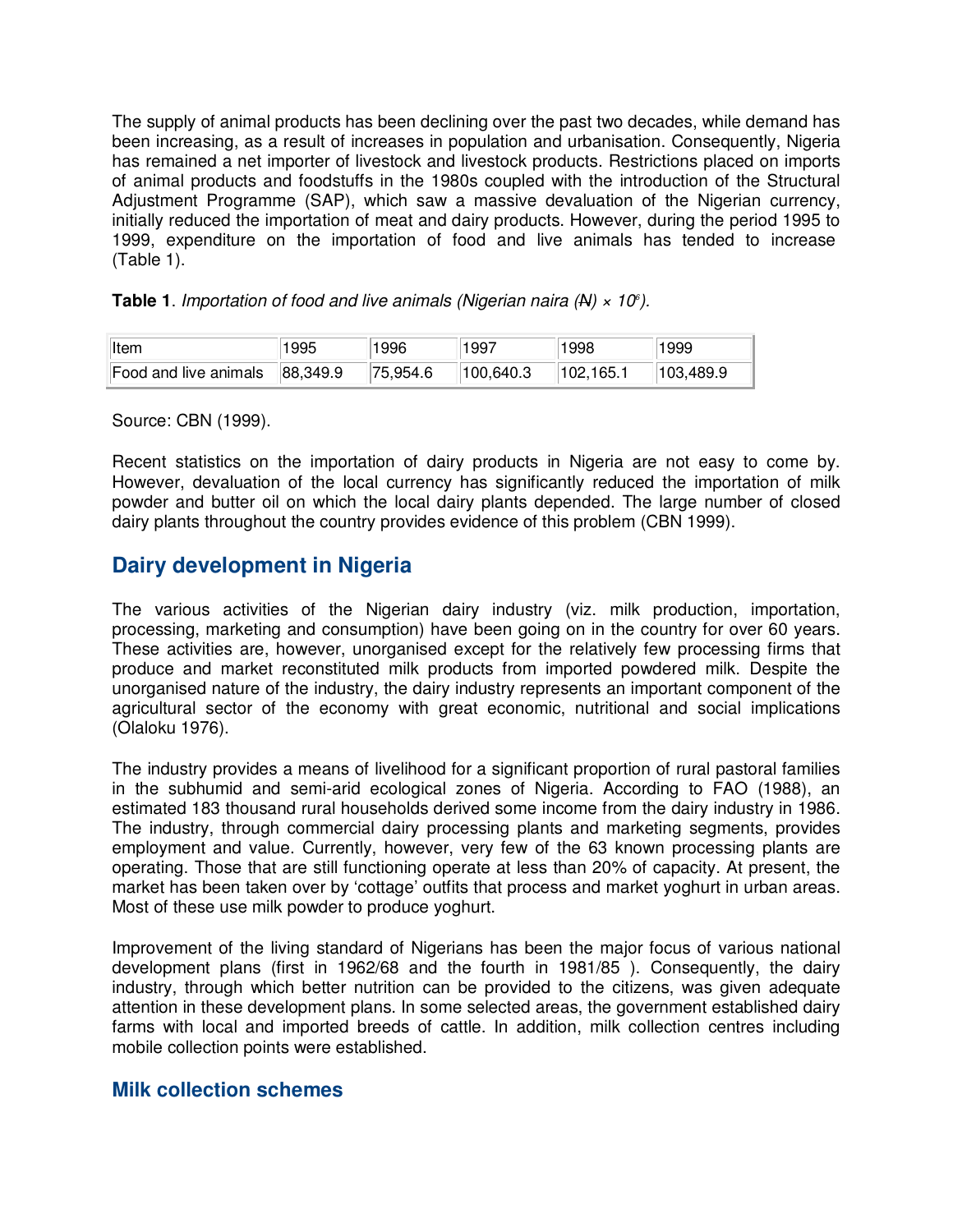These began in the late 1920s when the Veterinary Department set up units in northern Nigeria to which pastoral women brought fresh milk for cream separation and processing into clarified butter fat (CBF). The women were paid only for the cream while the skim milk was returned to them. The various governments of the then northern region encouraged the establishment of milk collection and cooling units. The CBF scheme was set up to encourage the pastoralists to keep their cattle in one place throughout the year, offering them 'an immediate market for all the milk they could produce' (National Archives 1934–48).

The collection scheme was primarily set up to export CBF to England, where the fat was used to make expensive brands of toilet soap (National Archives 1934–48). Other private enterprises, including the United Africa Company, entered the export business, offering higher prices than the government to encourage middlemen to collect more CBF from the pastoralists; this increased CBF exports from 10 t in 1933 to 2400 t in 1939 (Walker 1981).

The delivery of milk for cream separation demonstrated the possibilities of whole milk collection. Therefore, the then Veterinary Department set up a milk processing plant at Vom (Jos-Plateau) in 1939, originally to produce butter and later to produce cheese (Walker 1981). Some milk came from the Vom dairy herd kept by the department, but mostly it came from Fulani women through a network of collection centres. A similar scheme was launched at Kano in 1940.

Growth of the dairy industry in Nigeria could be attributed to wartime (World War II) restrictions on dairy produce imports and a ban on CBF exports. For these reasons, the annual output of the Vom Dairy for 1949–50 was 123.8 thousand kg of butter, 50.8 thousand kg of CBF and 36.7 thousand kg of cheddar-type cheese to suit the taste of expatriate customers (Buchanan and Pugh 1955).

With the lifting of restrictions, after World War II, the government effort did not have any lasting effect. The dairy plant at Vom eventually closed in 1954, due to the availability of imported butter of higher quality in urban markets. According to Walker (1981), the indigenous products were of low quality and they were difficult to sell in competition with imported products which were only slightly more expensive.

The West African Milk Company is now renting the site of the farm and has stocked it with Friesian × White Fulani crosses. A small processing plant has also been established at the site. Milk from the animals is being used to produce pasteurised fresh milk, yoghurt, butter and cheese. Performance data are not available and therefore the economical viability of producing milk from Friesian × White Fulani crosses is not known; however, several problems exist with this production system. First, even though these crossbreds have far higher milk yields than indigenous cattle, they are very expensive to maintain because of their high susceptibility to diseases. Second, the market for products produced by the company is located far away from the production plant.

### **Establishment of dairy farms and processing plants**

Before independence in 1960, dairying in Nigeria was influenced by the colonial experience, which placed complete reliance on large government farms to meet the growing demands of the cities. After the colonial period, and as part of the government's strategy to encourage dairy industrial development, the federal, regional and/or state governments established several dairy-processing plants throughout the country. Among these were Madara Limited in Jos, Plateau State, and Agege Dairy Farm near Lagos. The first herd of indigenous cattle was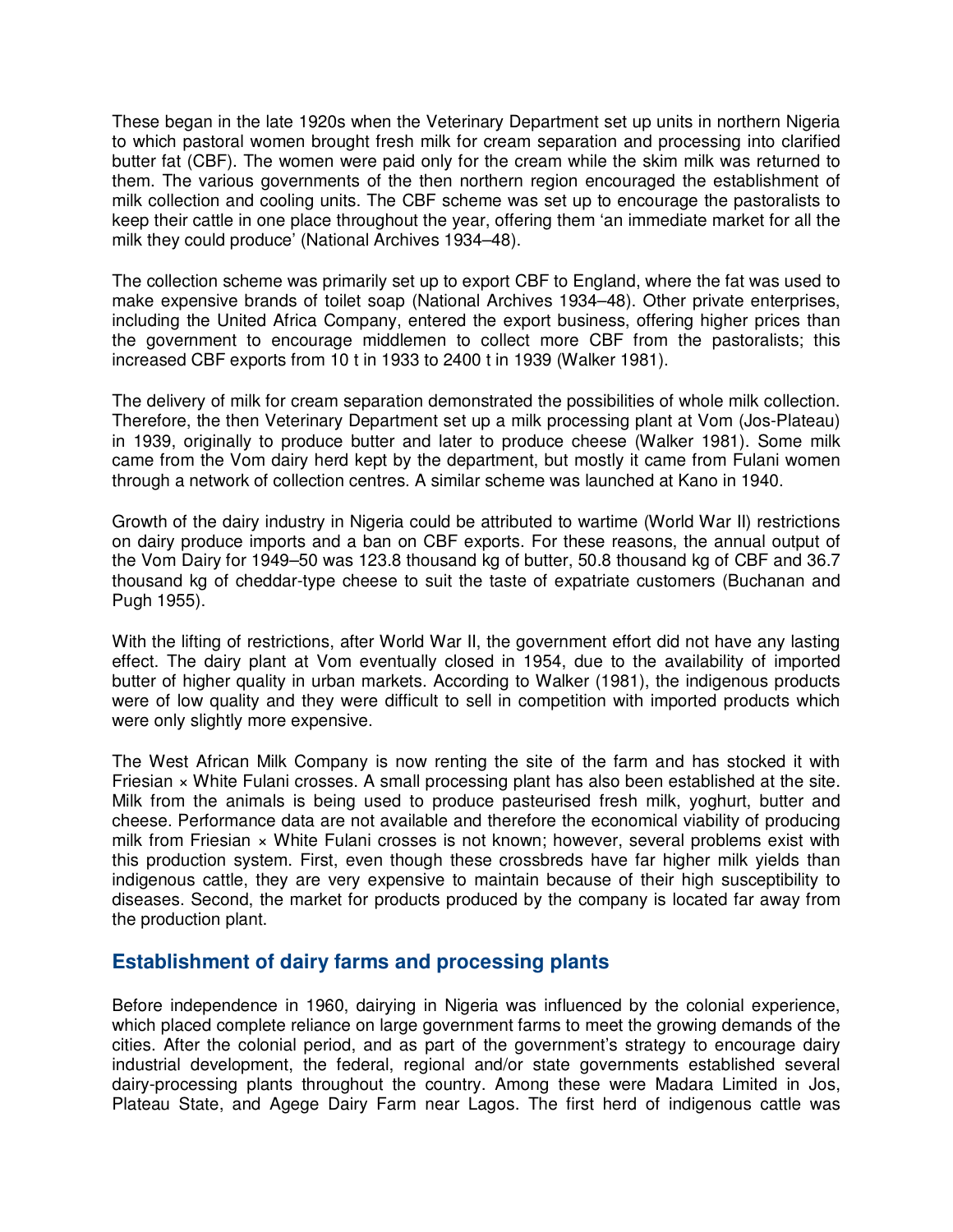upgraded with imported Bos taurus cattle, which by 1975 produced nearly 200 thousand litres of milk/year from 69 milking cows. Other government dairy farms were established at Ibadan, Kaduna, Maiduguri, Minna, Ilorin and Kano.

Perhaps, the major achievement of these interventions has been the creation of awareness of the need for dairy development as part of the overall efforts to improve on the performance of the livestock subsector. One of the direct results of this awareness has been the establishment of milk processing plants by both the private and public sectors, as a means of catalysing domestic production. However, the availability of cheap imported milk powder in particular and other diary products in general has created a disincentive for the development of a domestic dairy industry, particularly as the processing plants have completely neglected the appropriate pricing and milk collection aspects (NLPD 1992).

Since the introduction of the Structural Adjustment Programme in 1986, the processing plants have been operating at less than 20% of full capacity because the price of imported milk powder and butter oil has become prohibitive.

### **Milk production from traditional herds**

The livestock resource survey carried out by the Federal Department of Livestock and Pest Control Services in 1990 puts the cattle population of Nigeria at 13.9 million (RIM 1990). Of these, 13.5 million (96%) are in the hands of the pastoral Fulani. This pastoral herd is the most important source of domestic milk in Nigeria. Only a few imported cattle breeds such as Friesians and Brown Swiss, and their crosses are being kept in experimental milk production farms owned by government agencies. A few privately owned commercially oriented dairy farms, owned by companies and individuals, are known to exist. These farms, which constitute the organised dairy farms, produce an insignificant proportion of the domestic milk supply.

Four major production systems can be identified in the country. They include pastoral systems, usually carried out by the Fulani who control at least 95% of the cattle population. The Fulani are mostly semi-settled, moving to locations where seasonal water supplies make pasture available during the dry season. However, some Fulani are nomadic and are constantly on the move in search of water and pasture. They keep large herds and depend on milk and dairy products for sustenance. Some settled Fulanis also exist.

A study by ILCA (1976) showed that White Fulani or Bunaji cattle, under the traditional system of production, have calving intervals of 22 to 24 months or more. Age at first calving ranges from 48 to 50 months and milk production (i.e. milk drawn excluding that consumed by the calf) is 306 kg over a lactation period of 441 days (253 kg/year). Moreover, calf mortality can be as high as 28%.

Since the majority of the national herd is in the hands of the pastoralists, the ILCA (1976) study, which was conducted with herds in the traditional system, seems to illustrate the present productivity of the national herd. On the basis of cattle population figures for 1990 and an estimated growth rate of 4%, the total cattle population is expected to reach 21.5 million by the end of this year. Based on the productivity of the cattle population under the traditional system of production, it is therefore estimated that domestic milk production in 2001 will reach 515.3 thousand tonnes. Data presented in Table 2 show the predicted size of the cattle population and the magnitude of milk production for the period between 2001 and 2005.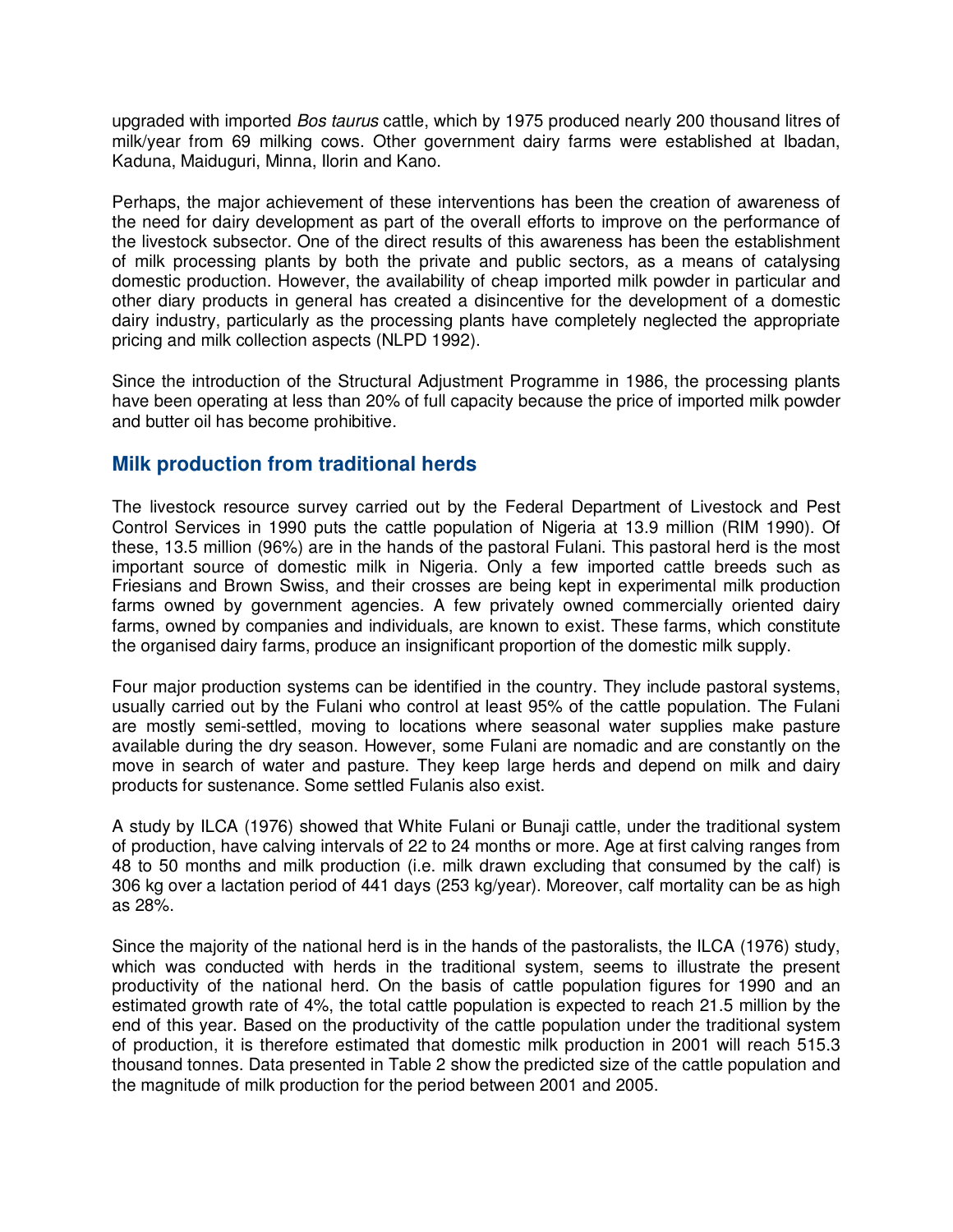| Year | Cattle<br>population | Milking cows<br>(head) | Milk<br>production<br>(t) |
|------|----------------------|------------------------|---------------------------|
| 2001 | 21,470,800           | 3,435,328              | 515,291                   |
| 2002 | 22,329,632           | 3,572,741              | 535,911                   |
| 2003 | 23,222,817           | 3,715,650              | 557,347                   |
| 2004 | 24, 151, 729         | 3,864,276              | 579,641                   |
| 2005 | 25,117,798           | 4,018,847              | 606,827                   |

**Table 2**. Estimated cattle population and milk production.

Source: Livestock Subsector Review Report No.102/92CP-NIR 49 SR/5/8/92.

In addition to the supply of milk from the national herd, an insignificant quantity of milk is supplied by the commercial dairy farms. Several processed dairy products are imported into Nigeria. These include evaporated milk, powdered milk, butter, cheese and cream. Condensed milk and dry powdered milk have dominated the Nigerian milk import trade for a long time.

## **Milk products**

#### **Traditional milk products**

The wives of pastoralists usually process fresh milk into various traditional milk products. These include nono (sour milk), kindirmo (sour yoghurt), maishanu (local butter), cuku (Fulani cheese) and wara (Yoruba cheese). These products are usually hawked around the local area by women or are sold in specific locations, such as the livestock markets in certain towns.

Due to the short shelf life and the fact that hawking is carried out on foot, these products are usually only available within walking distance of Fulani settlements. For the same reasons, these products are also more readily available in the northern states of the country.

#### **Reconstituted dairy products**

A number of dairy-processing plants exist in different parts of the country. Most are urban-based and are, particularly the government owned ones, supposed to collect milk from their catchment areas in order to stimulate local production. This aspect has, however, been abandoned and the processing plants rely mostly on combining and reconstituting imported milk powder. The various products from these processing plants include ice cream, chocolate milk, yoghurt, cheese and long life milk. The last census undertaken for these plants (NLPD 1992) put the number of these plants at 63. Most have, however, closed down and those that are still operating do so at less than 20% of their full capacity. Reasons for closure include, among others, shortages of raw materials (particularly imported powdered milk) and breakdown of machinery and equipment as a result of lack of spare parts etc.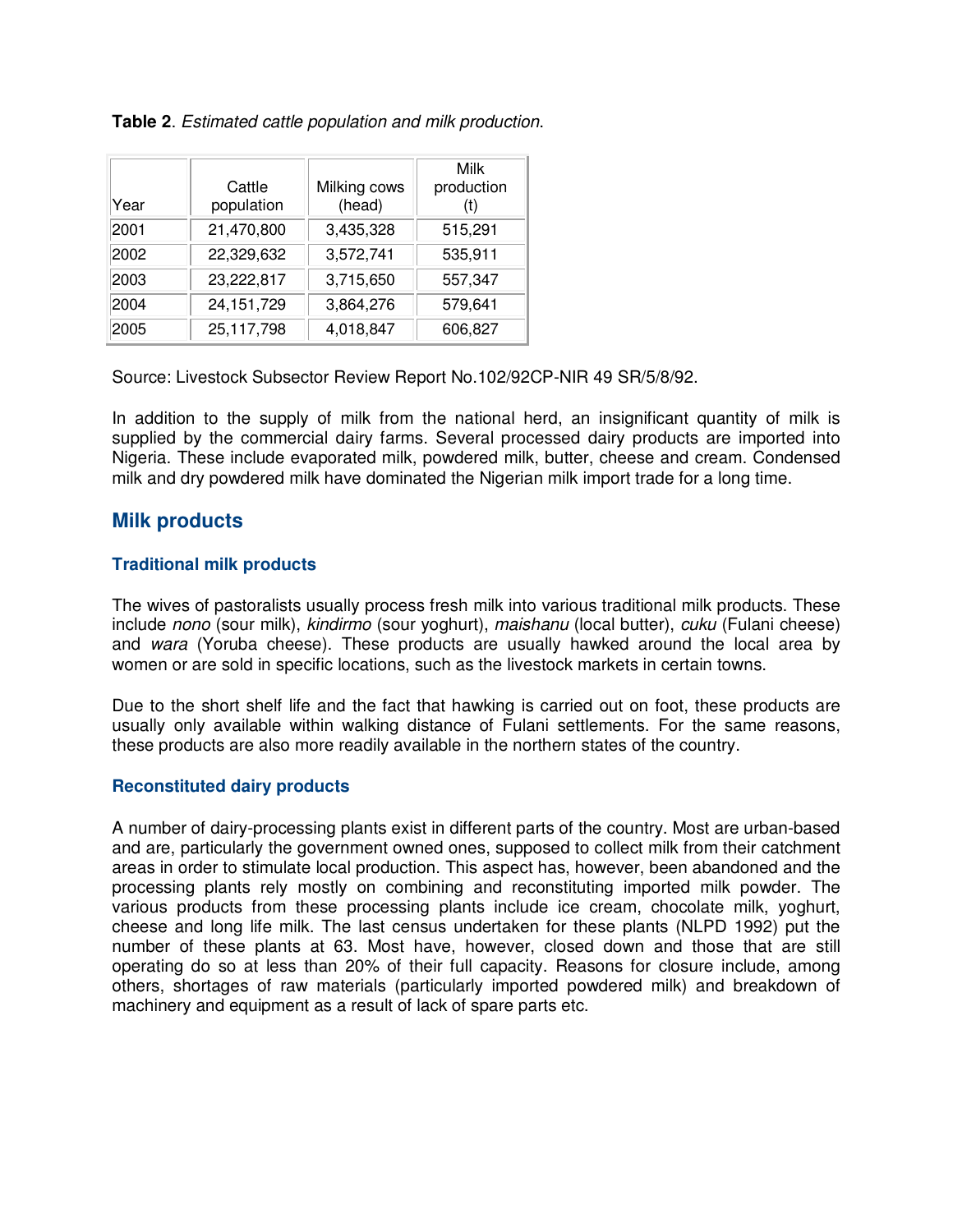## **Markets for dairy products**

Marketing of milk and milk products involves a large number of individuals, including the pastoralists, processors, milk product distributors and retailers. The marketing systems follow the production pattern, which distinguishes between traditional producers, who operate mainly in the rural or semi-urban markets, and the reconstituted milk product producers and milk product importers who operate in the urban markets.

#### **Traditional markets**

The traditional marketing system, which involves local dairy products such as *madara* (fresh milk), nono (sour milk), kindirmo (yoghurt), maishanu (local butter) and wara, wagashi and chuku (cheese), is dominated by Fulani women and girls who are directly engaged in the collection, processing and sale of the dairy products. The milk produced by the cows is for both household consumption and direct sales to local consumers as fresh milk, clarified fat (ghee) or other forms of traditional dairy products.

These milk products are carried on the women's heads, in calabashes and gourds, as they walk to sale points such as rural markets, roadside settlements and semi-urban areas.

#### **Urban markets**

The urban milk and milk product markets are the concern of the distributors, wholesalers, depots, bicycle boys, retailers and other market outlets. The milk products include evaporated milk, powdered milk, baby formula, packaged liquid milk, yoghurt, butter, ice cream and cheese.

## **Demand and supply of dairy products**

In 1990, Nigeria had an estimated human population of 86 million based on the figures released by the National Population Commission. With a yearly growth rate of 2.5%, the population is expected to reach 112.75 million by the year 2001. Based on the 1990 figures, Nigeria imported about 512.3 thousand tonnes of liquid milk equivalent. With an estimated 278.9 thousand tonnes of local production in the market, the total milk supply in 1990 was about 791.3 thousand tonnes, giving a per capita consumption of 9.17 kg/year.

Assuming that there has been no change in per capita consumption since 1990, the demand for milk and milk products will be over one million tonnes in 2005 (Table 3).

| Year | Human population<br>$(x 10^6)$ | Demand    | Supply  |
|------|--------------------------------|-----------|---------|
| 2000 | 110                            | 990,000   | 495,479 |
| 2001 | 112.75                         | 1,014,750 | 515,291 |
| 2002 | 115.56                         | 1,040,004 | 535,911 |
| 2003 | 118.45                         | 1,066,050 | 557,347 |

**Table 3.** Estimated human population, and annual demand for and supply of milk from the national herd, 2000 to 2005.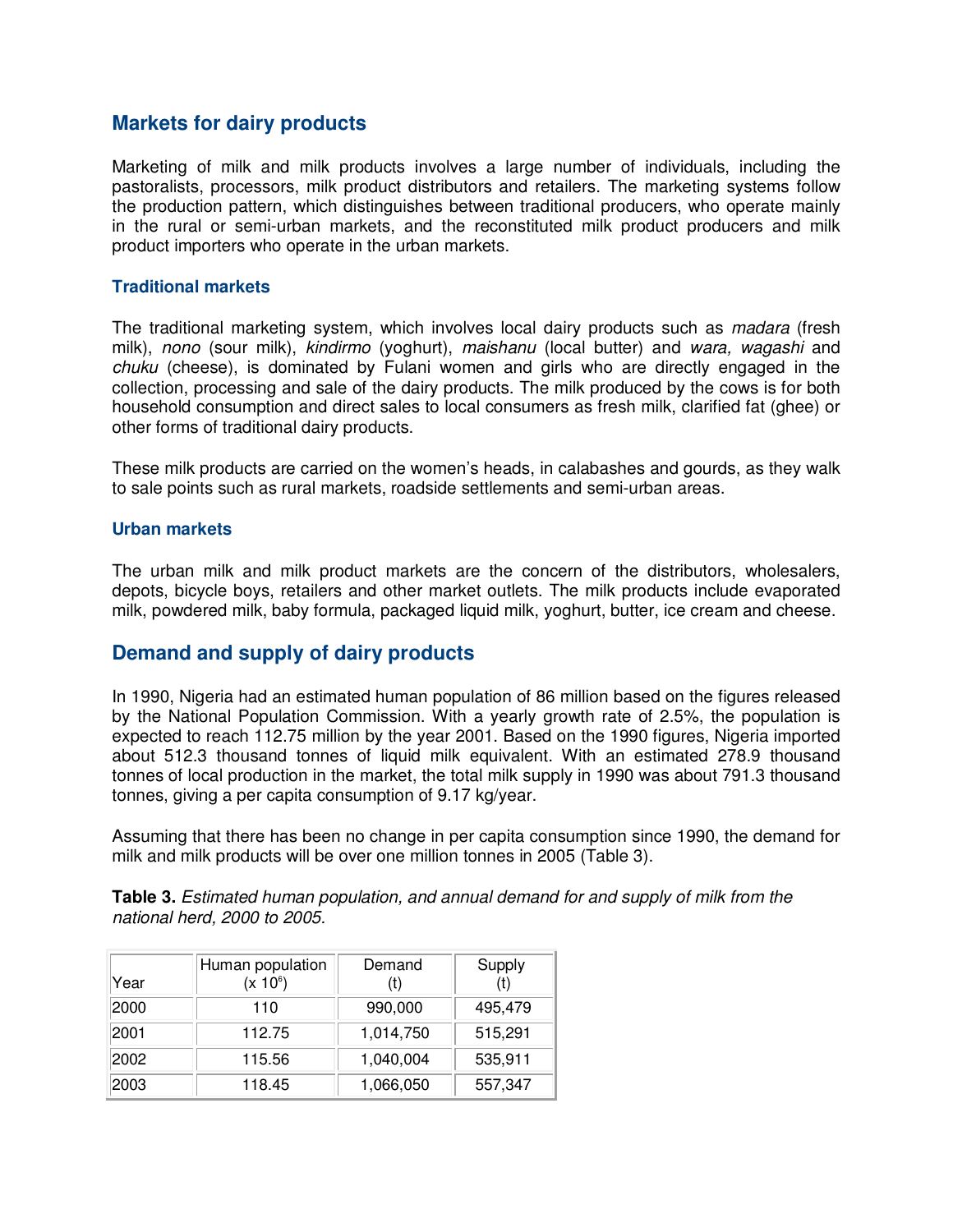| 12004 | 121 42 | 1,092,780 | 579,641 |
|-------|--------|-----------|---------|
| 12005 | 124.45 | 1,120,005 | 606,827 |

Source: Livestock Subsector Review Report No: 102/92 CP-NIR 49 SR 5/8/92.

As prices, income and education are major factors dictating the demand for milk and milk products in Nigeria, demand will likely increase and more pressure will be brought to bear on the system and the government to satisfy the increase in demand. However, it is unlikely that the nation will continue to have foreign exchange to expend on imports of dairy products. The structural adjustment programme will continue to curtail most forms of importation including the import of dairy products. This point underscores the necessity and urgency for developing local dairy resources so that most of the population can have access to milk and milk products.

## **Smallholder dairy co-operatives: NLPD's experiences**

## **Background**

The NLPD, a division of the Federal Department of Livestock and Pest Control Services, was established in 1974. It was given the sole responsibility for the implementation of the first World Bank-assisted Livestock Project. The division, whose headquarters is in Kaduna, has offices in all the 36 states of the federation. Four zonal offices co-ordinate project activities in states within the zone. When the Second Livestock Development Project (SLDP) was approved, as a followup of the completed First Livestock Development Project, the NLPD was again given the responsibility for implementing the project nation-wide. The SLDP became effective in April 1987 and was closed in June 1995.

During a mid-term review of the SLDP, a pilot dairy development programme was added to the SLDP in order to seize the opportunity provided by the devaluation of the naira, which made local milk collection, processing and marketing competitive. Kaduna State was chosen as the area in which the pilot programme was to be implemented. Producers were organised into groups and the small quantities of milk produced by pastoral families were collected, processed and marketed on their behalf. The profit was returned to the producers for use in other community development endeavours.

Kaduna State lies within the subhumid agro-ecological zone of north central Nigeria; this zone has an annual rainfall ranging from 600 to 1000 mm. The area is suitable for the production of crops such as sorghum, yam and maize. The state also provides a dry season sanctuary for cattle because of its relatively high rainfall, which supports the growth of pasture.

The cattle population of the state is estimated at 1.007 million head. More than 90% of these are owned and managed by traditional, semi-settled pastoralists (RIM 1992). The cattle, mostly Bunaji, are managed and milked by the men; however, the women, who usually use the proceeds for the financing of household expenditures, carry out the processing and marketing of milk and dairy products (Waters-Bayer 1985).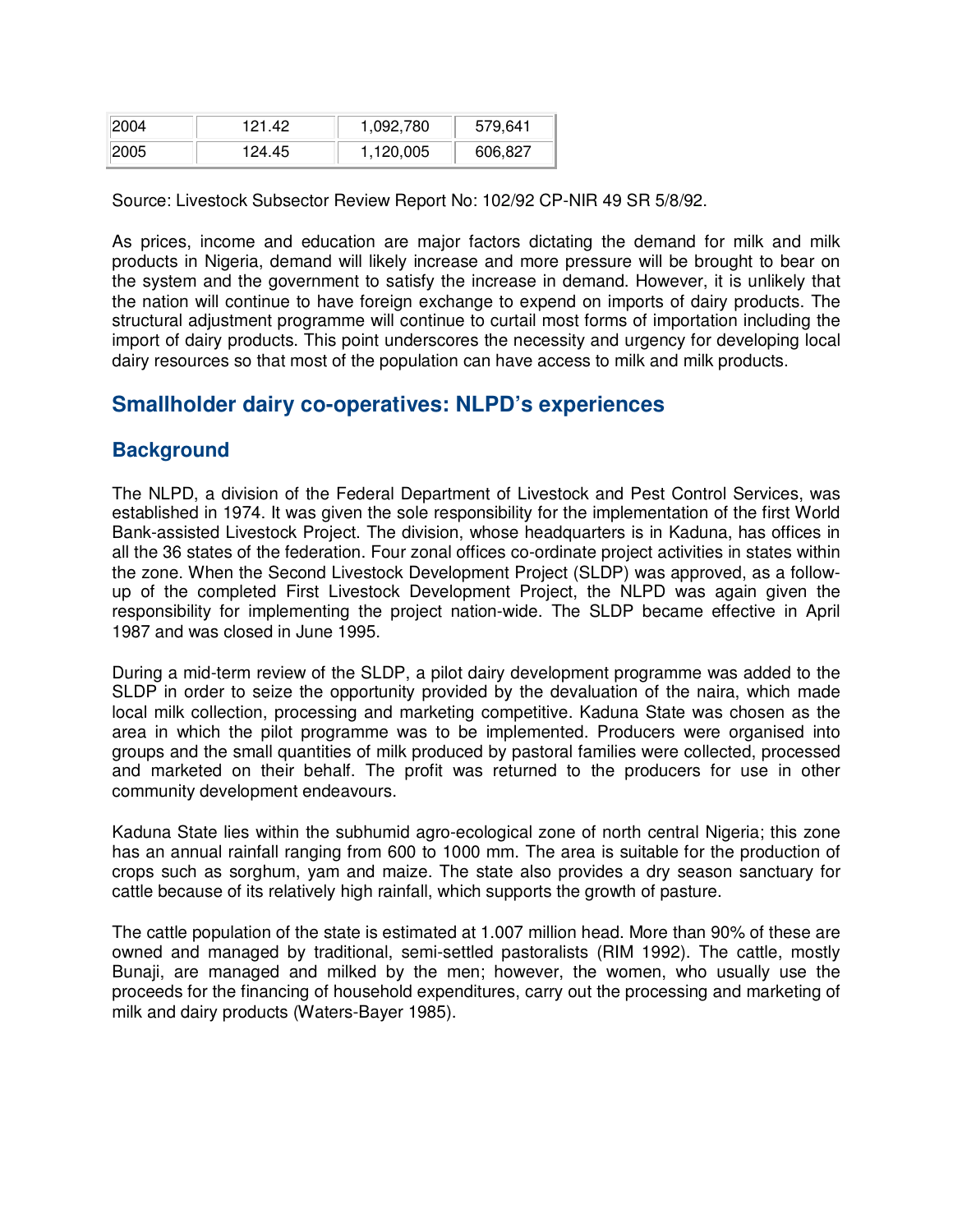## **Supply of and demand for dairy products in Kaduna State**

Daily milk offtake per lactating cow averages 0.74 litres/day, ranging from 0.36 litres in the dry season to 1.27 litres in the wet season (World Bank 1993). Thus, in 1990, total milk offtake in the state was estimated to be between 20 and 25 thousand litres. Nevertheless, milk offtake has the potential to increase to between 75 and 95 thousand litres if milking is carried out twice a day, and nutrition and market channels are improved.

In 1991, a total of 275 thousand tonnes of dairy products was imported into Nigeria; the national average per capita consumption for the population being estimated at 3.1 kg. The average annual imported quantity sold in Kaduna State (population  $= 3.9$  million in 1991) was estimated at approximately 2.0 kg of liquid milk equivalent per capita. When the total annual imported quantity of around 8 thousand tonnes is added to the 21 to 27.4 thousand tonnes (low and high estimates) sold from domestic production, the total average per capita consumption is estimated to be 7.3–10 kg/year.

## **Organisation and management of milk co-operatives**

Dairy was not included in the SLDP because during the design and appraisal phases, economic conditions favoured importation of highly subsidised raw materials (mainly milk powder and butter oil) rather than reliance on local sources of raw milk. A seven-fold devaluation of the naira, coupled with the doubling of powdered milk prices in the international market shifted the comparative advantage to local production. The pilot dairy scheme was therefore incorporated into the redesigned project to encourage small-scale dairy production. The strategy was to establish a vertically integrated 'farmer organisation' based dairy industry, with self-sufficiency in dairy products as the underlying objective.

A small-scale dairy development unit was established in the NLPD and given responsibility for the implementation of the programme. A spearhead team was established and sent to the NDDB in India for a short training in 'farmer organisation and development'. On the return of the team, a mobilisation drive was initiated. The mobilisation was started at Kachia grazing reserve where pastoralists have been settled and provided with infrastructure under the SLDP. The first Village Milk Co-operation Association was established at Kachia grazing reserve in 1991. Today there are 36 identified associations with 1820 members spread across Kaduna State, of these associations 20 have been registered as co-operative societies. Each society has an elected chairman and an appointed secretary. The secretaries act both as administrators of the societies and as record keepers for the milk supplied by members of the societies. The secretaries are paid from the commission that the federation pays to each society (on a per litre basis) for the quantity of milk supplied.

As the number of members of the association increased and the volume of milk also enlarged, it was felt necessary to establish an apex organisation that would be solely responsible for the procurement, transportation, processing and marketing of milk supplied by the associations. Thus, the Kaduna Federation of Milk Producers' Co-operative Association Ltd. was born. The federation which now trades under the name of MILCOPAL not only provides the services mentioned above to all its member societies, but also supplies supplementary feeds and animal health care at full cost to the various associations. Conversely, the Dairy Development Unit under the NLPD is responsible for sourcing improved dairy technologies from research institutes and extending them to the members of the various societies.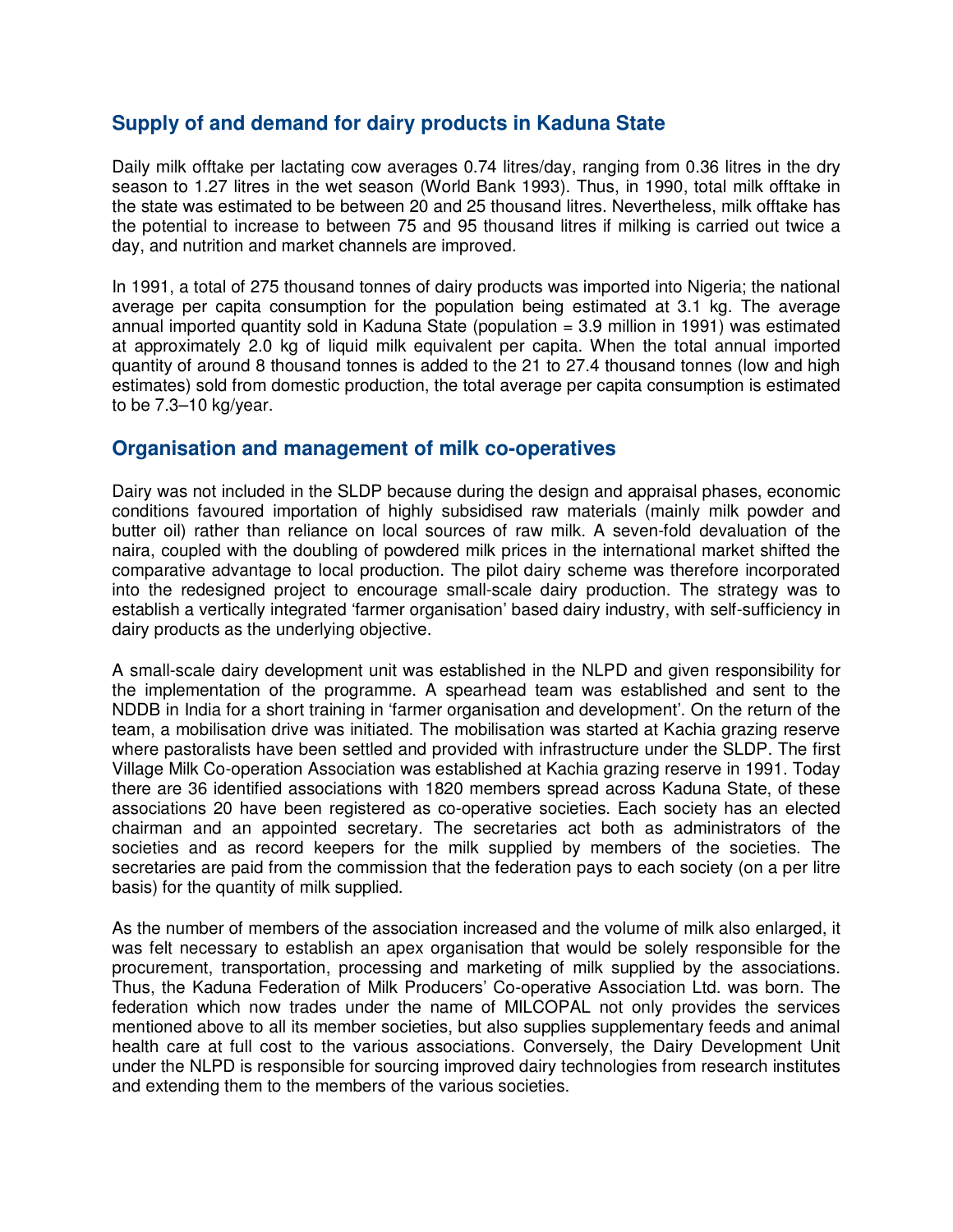Prior to the closure of the SLDP and in view of the potential shown by the programme, the World Bank decided that a grant could be given to MILCOPAL to purchase controlling shares in the Kaduna Dairy Processing Plant. Previously, this processing plant was used by the federation, but owned solely by the Kaduna State Government. Consent was obtained from the State Government, and the World Bank released the grant and the shares were purchased accordingly. Today, the federation holds 55% of shares in the plant while the Kaduna State Government owns 45%.

The NLPD, through the World Bank project, provided the vehicles for procurement and marketing of milk. It also provided the initial seed capital for milk procurement and operation. The management of MILCOPAL was also provided from the staff of the NLPD. With the exception of veterinary drugs, all development activities of the federation are funded by the NLPD, while commercial operation (e.g. milk procurement, transportation, processing and marketing including operating staff salaries) is funded directly by MILCOPAL.

A total of 490.3 thousand litres of raw milk was procured from its member societies over the last five years. This volume could have been greater if it was not for the transhumance practised by the pastoralists that drastically reduced the quantity supplied in the dry season. Some collection routes had to be abandoned because they were unviable.

However, there are indications that milk collection will increase as dry season milk supplies are slowly increasing consequent to increases in the purchase of supplementary feeds and a tendency among pastoralists towards sedentarisation (Figure 1).



Milk  $(\times 10^3$  litres)

Source: World Bank (1993). **Figure 1**. Annual milk procurement.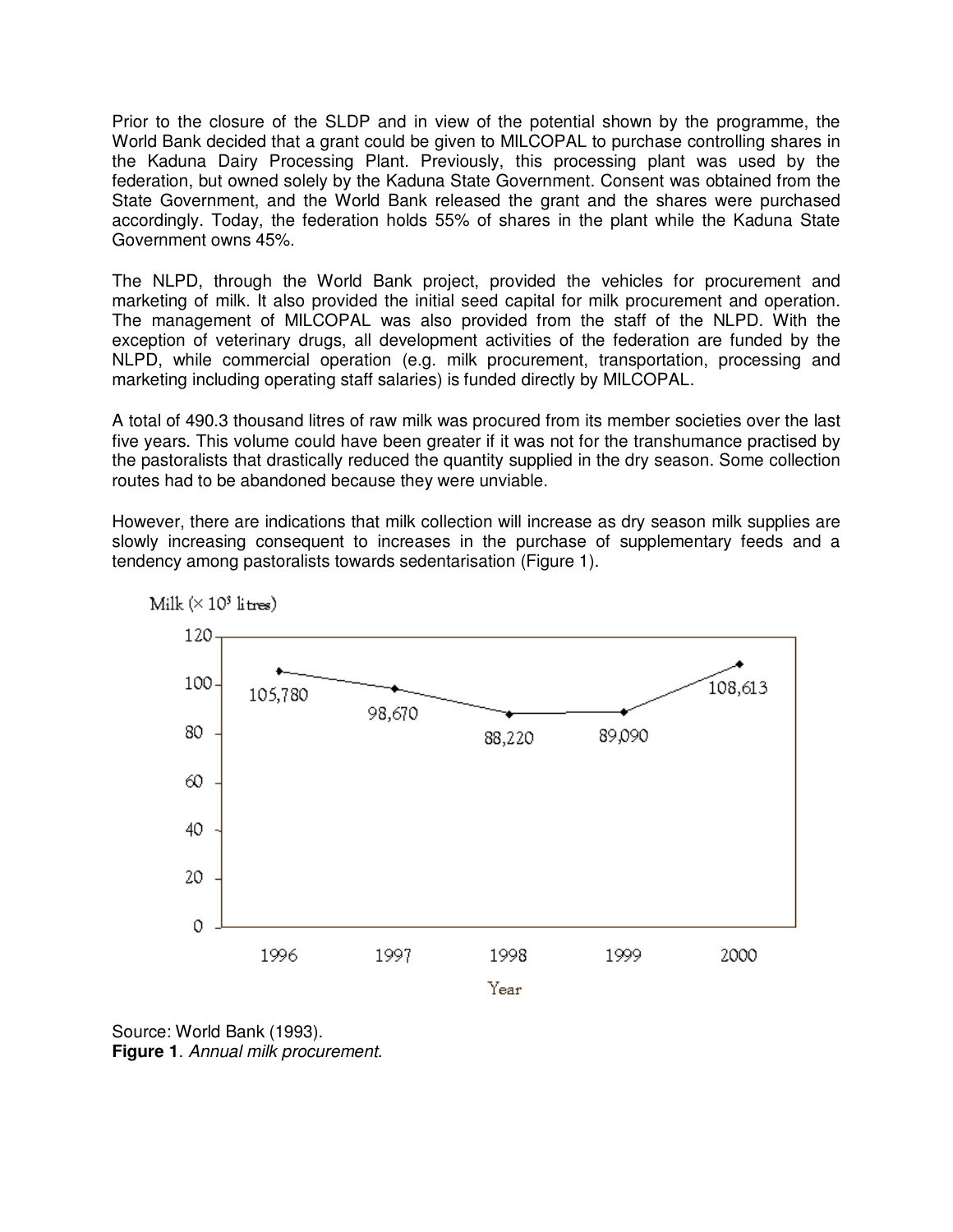## **Marketing of dairy products**

Seasonal variation in the supply and marketing of milk and other dairy products poses a serious challenge to MILCOPAL. In the rainy season when feeds and water are available, productivity of the animals increases substantially and more milk is available to be supplied by the various societies. Unfortunately, as indicated in Figure 2, demand for milk and other dairy products is lowest during the rainy season.



Source: World Bank (1993).

**Figure 2**. Dry and wet season supply of milk by the various co-operative societies.

During the rainy season, MILCOPAL has to produce butter from the excess milk. In addition, more effort has to be put into marketing to enable the federation to dispose of all the milk products; this extra work is very costly to the organisation. However, there have been recent improvements in the previously unpromising market for butter.

During the dry season, when production is low as a result of low availability of forage resources, demand for milk products is highest. Sometime the federation has to supplement milk supply with powdered milk in order to retain its customers. The customers do not seem to be able to differentiate between products made from natural cow milk and those made from milk powder, as their loyalty does not seem to alter.

Of the three products produced and marketed by MILCOPAL, viz. yoghurt, fresh milk and butter, yoghurt seems to be the most popular (Figure 3).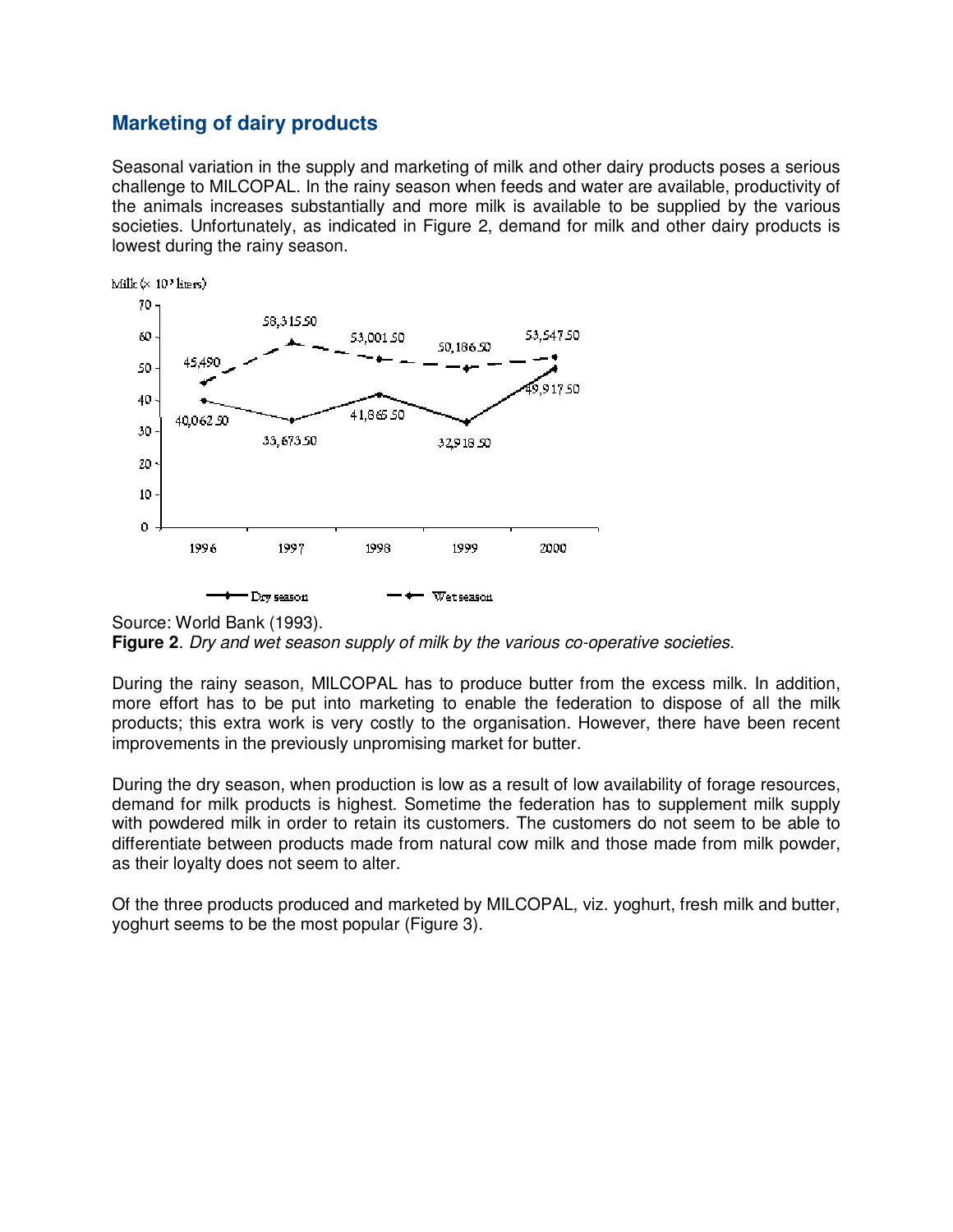

P. fresh milk = pasteurised fresh milk. Source: MILCOPAL Annual Marketing Report. **Figure 3**. Consumer preferences for dairy products in Kaduna State.

Fresh milk, which costs the federation less to process and is probably more profitable, appears to be unpopular with Nigerian consumers as it accounts for only 30% of total products sold. Therefore, the future of the dairy industry in Nigeria and perhaps that of the operations of the federation will depend more on the production of yoghurt and other sour milk products, which seem to be very popular with Nigerian consumers, than on sales of fresh milk. Packaging will, however, pose a very serious challenge. Currently, the federation resorts to serving out large shapeless quantities in order to keep production cost low and maintain affordable prices.

# **Cost/benefit analysis of the operation of the farmer organisation**

As stated above, the development costs of the federation are being shouldered by the NLPD. These include, among others, the payment of salaries for the seconded staff, the costs of provision of animal health care (excluding the cost of the drugs), and the sourcing and dispersal of dairy technologies. In addition, the initial seed capital was provided as a grant to the federation. It is doubtful that the federation's commercial operations would have survived this long without continuous injections of funds, in the form of grants from the NLPD. (Annex I).

The most important lesson learnt from the operation of MILCOPAL is that smallholder agropastoralists in Nigeria can supply milk to urban centres. It is evident, however, that dairy development requires considerable amounts of skilled manpower for milk handling, processing and marketing, for organising farmer associations and for training farmers how to manage these associations. This skilled input has been required even though the volume of milk (490,373 litres in 5 years) collected and marketed has been lower than that expected. A valuable lesson learnt from the pilot scheme is that trained and experienced manpower would be very useful in expanding the programme in Kaduna State and the nation in general.

The pilot Dairy Co-operative Development Programme has had a profound impact on the socioeconomic status of the participating pastoralists, especially the women. Women have benefited most, because collection of milk from their doorsteps has relieved them of the enormous burden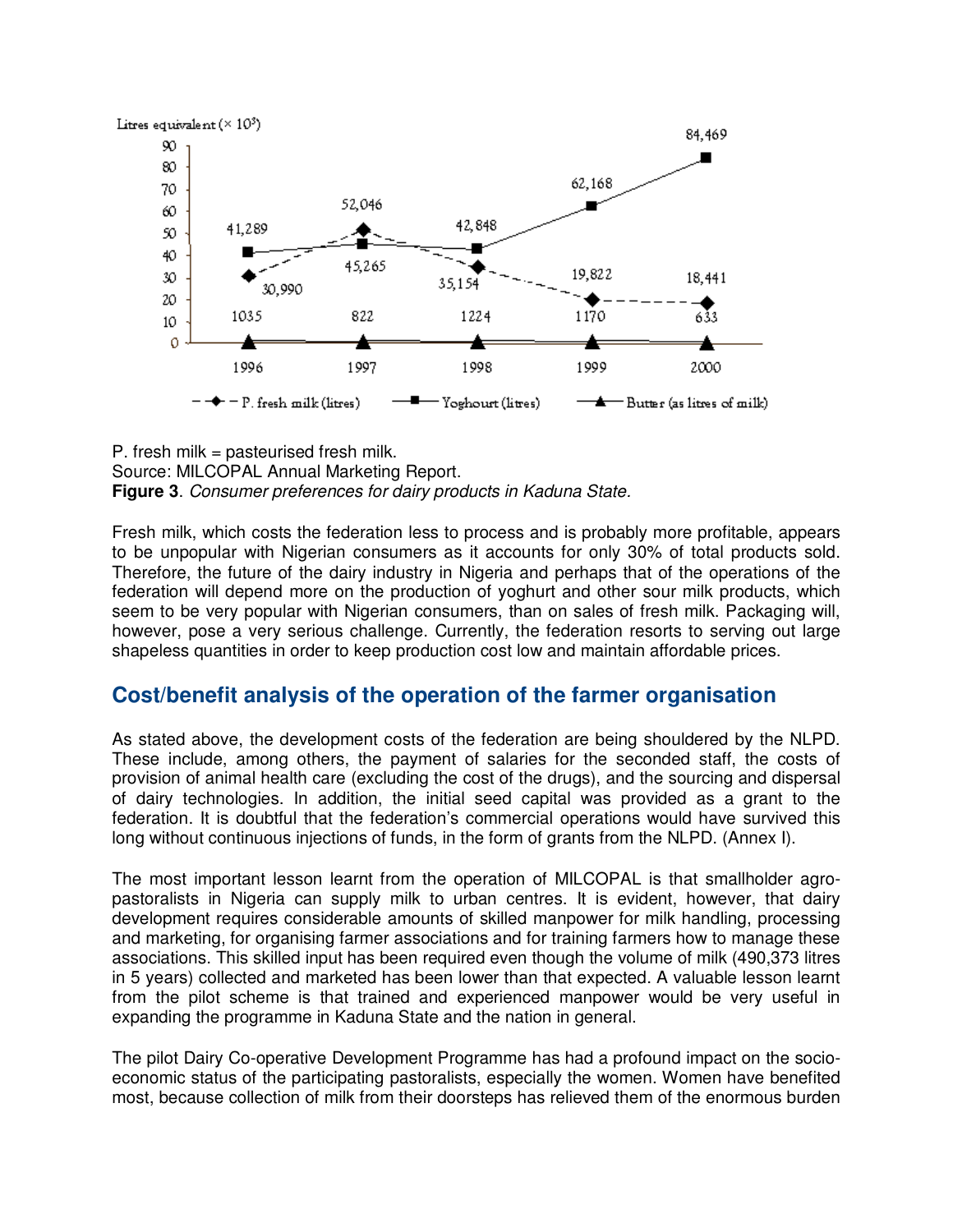of hawking their milk to markets far away from their places of abode. The programme has also provided the pastoral families with a regular income. A few of the societies have used their commission to carry out some community development programmes. For example culverts have been constructed across roads to facilitate collection of milk in the rainy season.

# **References**

Buchanan K.M. and Pugh J.C. 1955. Land and people in Nigeria: The human geography of Nigeria and its environment. University of London Press, London, UK.

CBN (Central Bank of Nigeria). 1999. Annual report 1999. CBN, Lagos, Nigeria.

FAO (Food and Agriculture Organization of the United Nations). 1988. Agricultural development in Nigeria 1965–80. FAO, Rome, Italy.

ILCA (International Livestock Centre for Africa). 1976. *Livestock production in the sub-humid* zone of West Africa. System Study 2. ILCA, Addis Ababa, Ethiopia.

Livestock subsector review. Report 102/92 CPNIR 49 SR/5/8/92.

MILCOPAL Kaduna Federation of Milk Producers' Co-operative Association Ltd. Annual marketing report.

National Archives. 1934–48. Archives, A. 1934–1948. Ghee (butter) industry (clarified butter fat or 'CBF'), Zaria Province ACC. 1697. National Archives, Kaduna, Nigeria.

NLPD (National Livestock Project Division). 1992. National dairy survey. NLPD, Kaduna, Nigeria.

Olaloku E. 1976. Milk production in West Africa: Objectives and research approaches. Journal of the Association for the Advancement of Agriculture in Africa 3:5–13.

RIM (Resource Inventory and Management). 1990. Livestock resource survey 1990.

Walker D.A.W. 1981. Livestock development in Nigeria 1914–79. A brief historical review. Working Document 1. NLPD (National Livestock Project Division), Kaduna, Nigeria.

Waters-Bayer A. 1985. Dairying by settled Fulani agropastoralists in central Nigeria. The role of women and implications for dairy development. ODI Pastoral Development Network Paper 20c. ODI (Overseas Development Institute), London, UK. 24 pp.

World Bank. 1992. Feasibility study of the rehabilitation and operation of the Kaduna dairy plant. The World Bank, Washington, DC, USA.

World Bank. 1993. Feasibility study on the viability of the Kaduna Federation of Milk Producers' Co-operative Association Ltd.

# **Annex I. Commercial operations of MILCOPAL\***